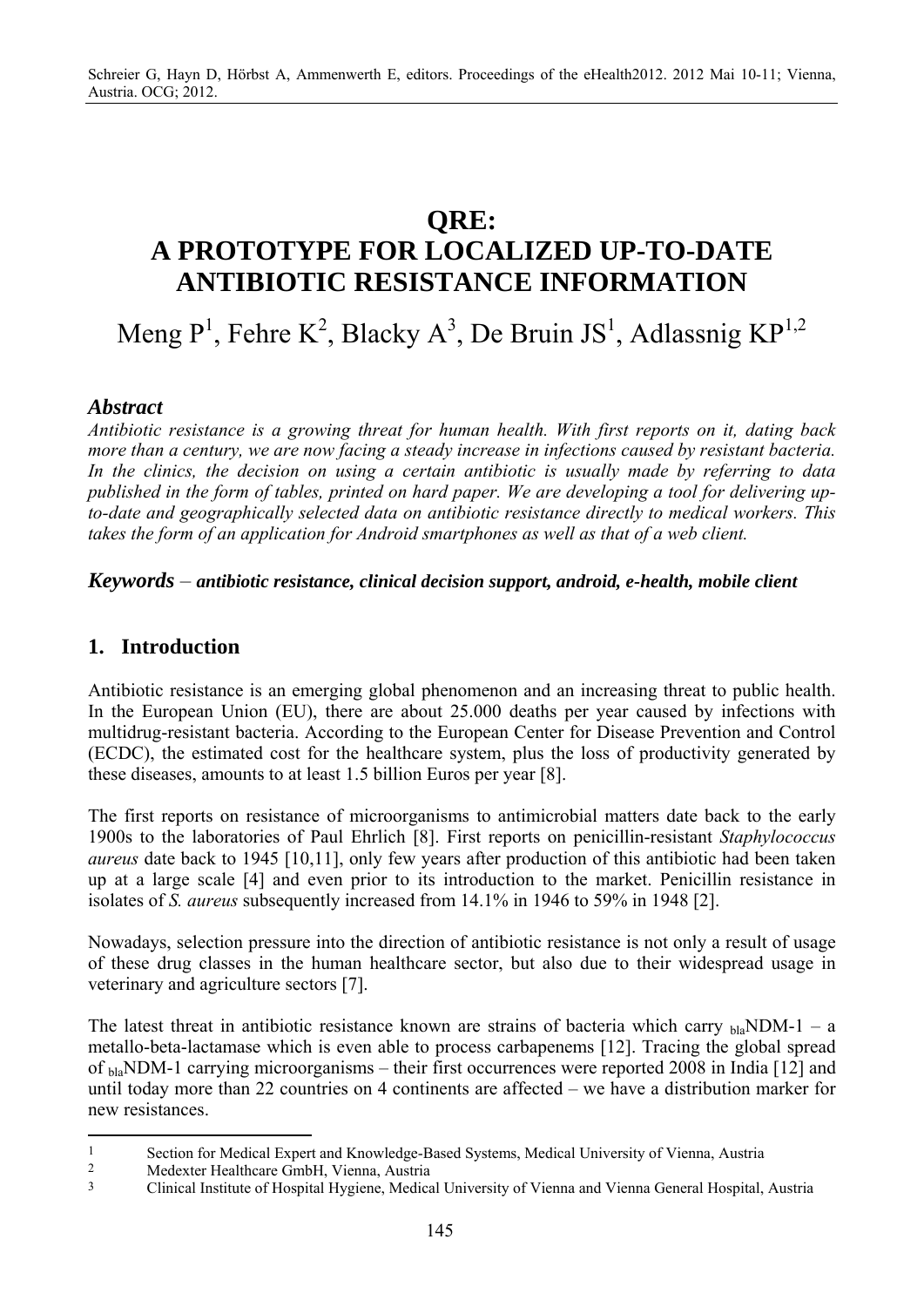In the future the "war" on antibiotic resistance will have to be fought on multiple battle lines: Basic research; research on old, new and alternatives to antibiotics; education of the public; improvements in public health, hygiene and the quality of life; and control of antibiotic usage [3].

For educational purposes – by the public or professional – the efficient dissemination of information and the quick and adequate promulgation – locally, nationally, regionally and internationally – of information on the current resistance situation for both newly developed and already known resistances including their optimal antibiotic therapy will be a great challenge [3]. The use of new technologies, summarized using the expression "Health 2.0" [6] will be of prime importance for this matter.

Doctors need the information on respective spectra and correct dosing regimens of various antibiotics to efficiently fight against antibiotic resistances. Resistance tables printed on hard-paper to be carried along easily are useful to support the therapeutic decision-making process. The problem here relies in the static nature of printed information while antibiotic resistance is an ongoing dynamic process. Furthermore, the worldwide distribution of these resistance tables is hindered only by language barriers what has a very problematic aspect: Resistance to antibiotics differ widely even between neighboring states, leading to the possibility of mistreatment.

We report of an early development stage of the project "**q**uery **Re**sistances" (qRe). It takes the form of an Android smartphone application as well as that of a web-based client. It aims to supply doctors in all parts of the healthcare-system with relevant and up-to-date resistance information, automatically adapted to their current local and individual needs. The range of the first prototypes is limited to usage in Austria only.

## **2. Methods**

Technical realization is done using a modular and extensible design. With this approach, we want to ease further development of client software for other target platforms.

## **2. 1. Data collection and processing**

Good and reliable data are crucial for success of the project. Our approach is to collect data through a Medical Social Community, with aspects of Crowdsourcing: The collaborative aggregation of resistance-data by the community with the aim to share the filtered and interpreted information to the public. We are working to extend the community to most medical universities, hospitals and laboratories as possible as well as national and international reference centers. We aim towards a close-meshed voluntary surveillance network for reliable resistance information. All members of the network will push data about antibiograms to the server on a regular basis through supplied import filters. Based on the reported resistance information the database is updated weekly.

Minimum information required for reliable operation are the geographic location of the patient as a ZIP-code, the date of the antibiogram, the binomial names of the pathogens isolated, the names of the testing-drugs and the corresponding resistance analyzed – either as an interpreted value (resistant, intermediary, sensitive) or the raw minimum inhibitory concentrations (MIC). Additional information like hospital- vs. community-acquired-infection is optional and will help discriminating between those in qRe later.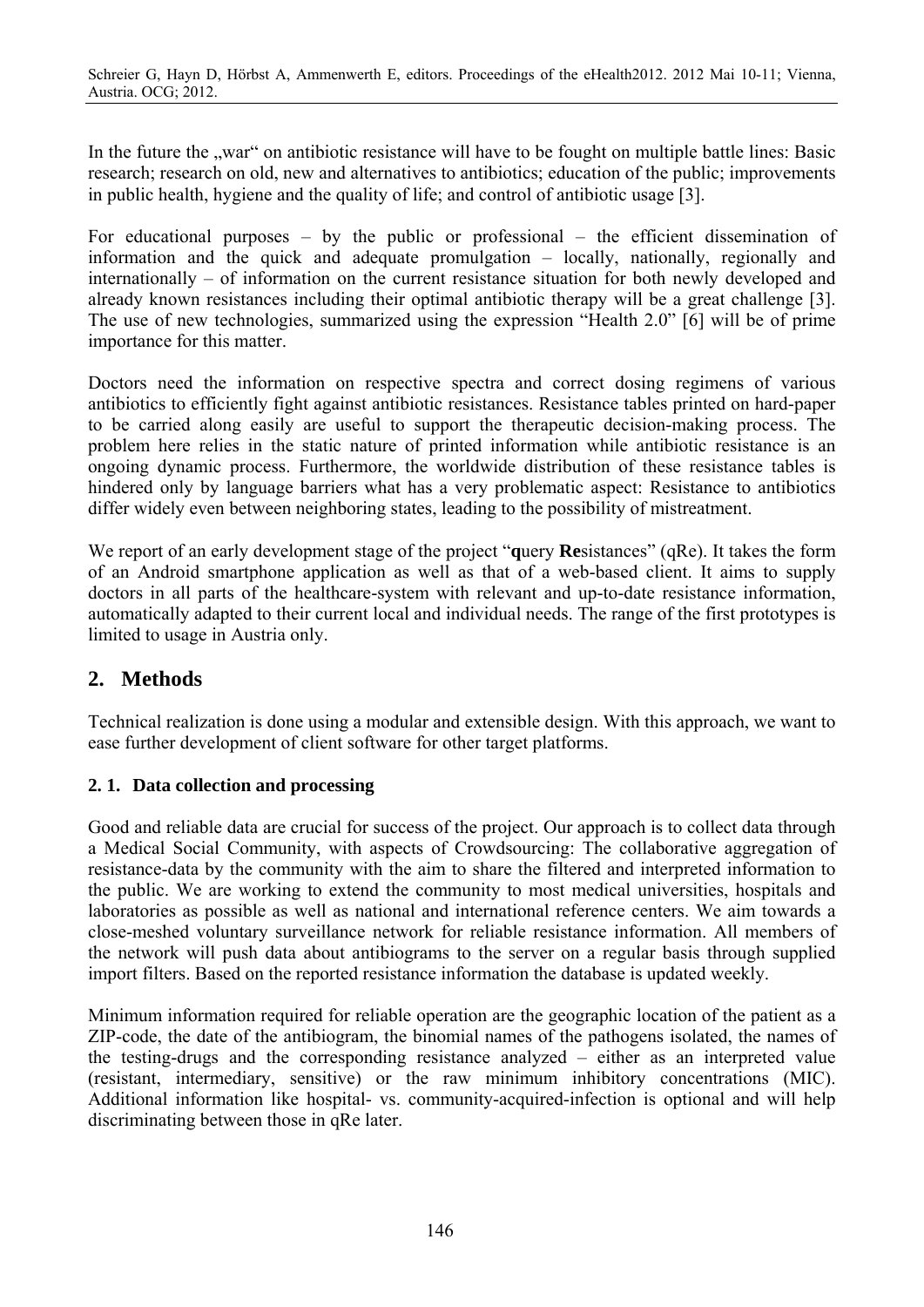To provide a complete set of data to the physicians we import complete resistance-datasets that have been published recently as base-data. Differences between the base-data and our calculated resistance-frequencies in the surrounding area are graphically represented in the user interface.

#### **2. 2. Technical details on the server-side**

Mainly written in Java EE, the software of the backend is divided in 3 main parts (Figure 1). Import filters deal with the heterogeneity of software systems that export data to our system. Duplicates elimination, anonymization, and frequency calculations are performed in another module that always uses the same algorithms independent from the data source. For reducing performance prerequisites on the client-side we define various public interfaces using technologies that deliver the data in the best format needed by the clients. With this modular structure we ensure the flexibility needed for consistent data quality.



**Figure 1: Technical design of the backend and its interfaces to the datasources and the clients.**

As an end-result of the calculations, our database contains the calculated frequencies associated with geographic positions.

Encapsulated in the queries by the clients are the date of the last update of the local database and the current position. The server then returns the corresponding datasets or none if there haven't been any changes. Only frequencies of antibiotic-resistance corresponding to the location of the user is being exported to the clients.

Dealing with medical data – although it is only statistical data in the form of calculated frequencies of antibiotic resistance and completely anonymized – security is a big concern. To ensure only authorized clients can access the data, we are implementing a multi-level security system.

#### **2. 3. Technical details of the clients**

For prototyping we are building 2 clients at this time. One of them is a web-client, the other one is an application for Android-powered smartphones.

A big advantage of using new smartphone technologies for delivering resistance tables to doctors is the phones' ability to determine their users' location using 3G- or WiFi-connectivity or even built-in GPS modules. This allows for delivery of resistance tables specifically tailored to the region where the doctor is currently working. For users using the web-interface we offer location-detection asking the web-browser for the current position, or using reverse-IP-lookup in cases where it is impossible or access to the location-data is denied by the user. In these cases the user is notified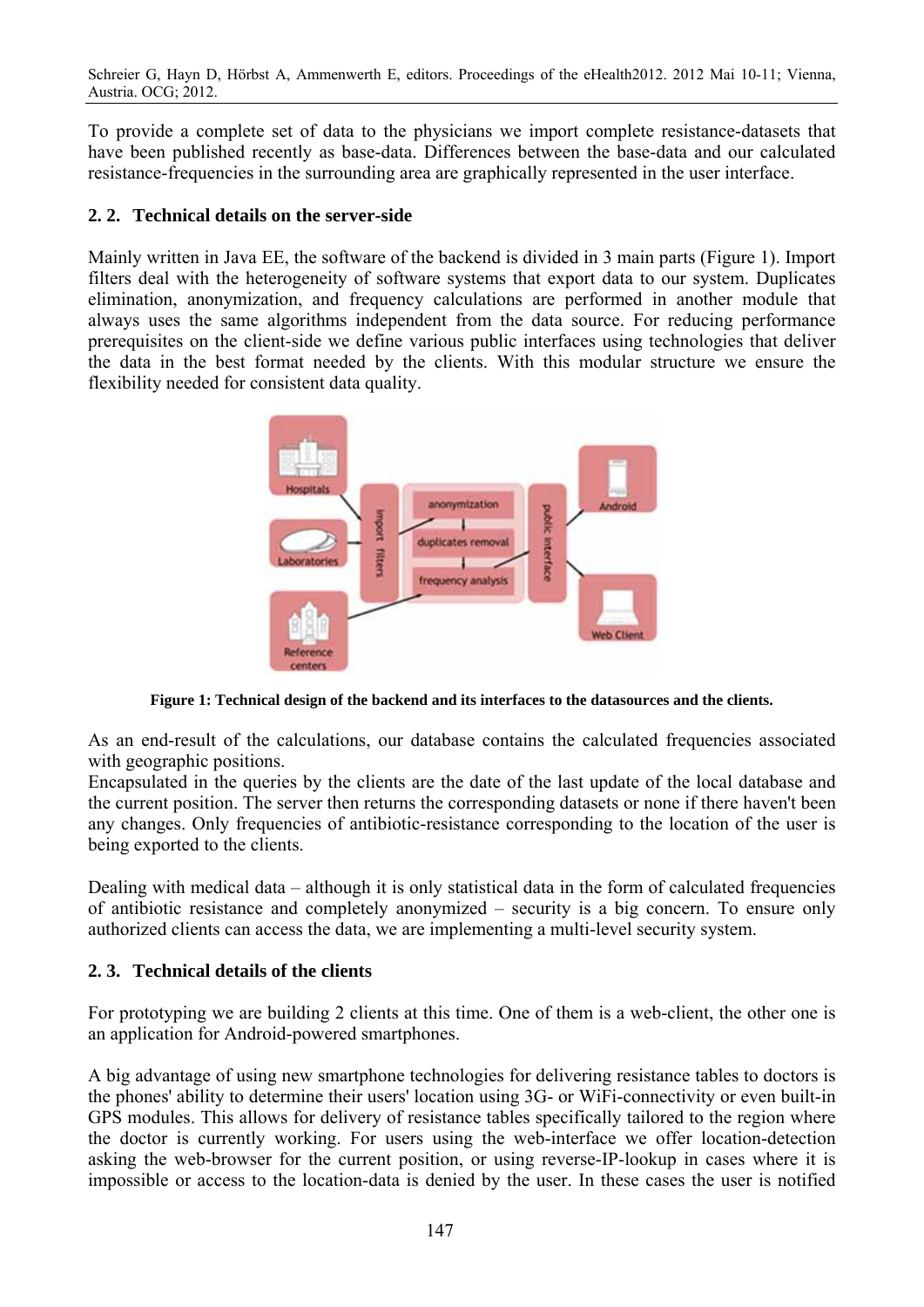about the estimated position that can be adjusted by entering the correct ZIP-code of his current location. Another advantage comes with the implemented regular synchronization schedule: The user can always be sure that his/her decisions are based on correct and up-to-date information.

Achieving a high usage count is important for the project to help reducing antibiotic resistance development and spread. For this purpose, the user interface should be intuitive and easy to use. Designing such an interface is challenging as the resolution between the different types of Android powered smartphones is varying. In the final version, most phones and tablets are going to be supported. At the moment, minimum requirements are an Android-version equal to or higher than 2.3. We can not give any exact estimations on minimum-resolution, CPU-speed or RAM requirements currently. We aim to support most Android-powered phones and even versions prior to 2.3 in future versions.



**Figure 2: Comparison of the table view of the user interface with a hard-paper antibiotics table (taken from: Thalhammer F. Antibiotika & Antiinfektiva. Bayer Austria Healthcare GmbH. 2009).** 

For providing maximum usability the user will be able to decide between two different designs for data representation. The first one is similar to the classical representation on hard paper (Figure 2): Antibiotics and pathogens are organized in rows respective columns and the resistance values can be read from the intersections. The flow of touch events is illustrated from left to right. As this is a mockup for the design, the represented data is random.

The second user interface will allow the user to select one or more bacteria from a list to receive antibiotics or combinations that cover them best.

The database is synchronized in the background to a local database on the phone so network connectivity has no impact on usability.

The web-client is designed similarly to the Android client. It is dynamically adapting to the screen size of the viewer to display correctly on PCs, tablets as well as smartphones that run different operating systems. One big disadvantage of the web-client is the lack of a local database copy, so every call has to be run on the server directly, which has impact on usability. Prerequisites for the web-client are the same as for Google Web Toolkit, as we will be using this technology for implementation.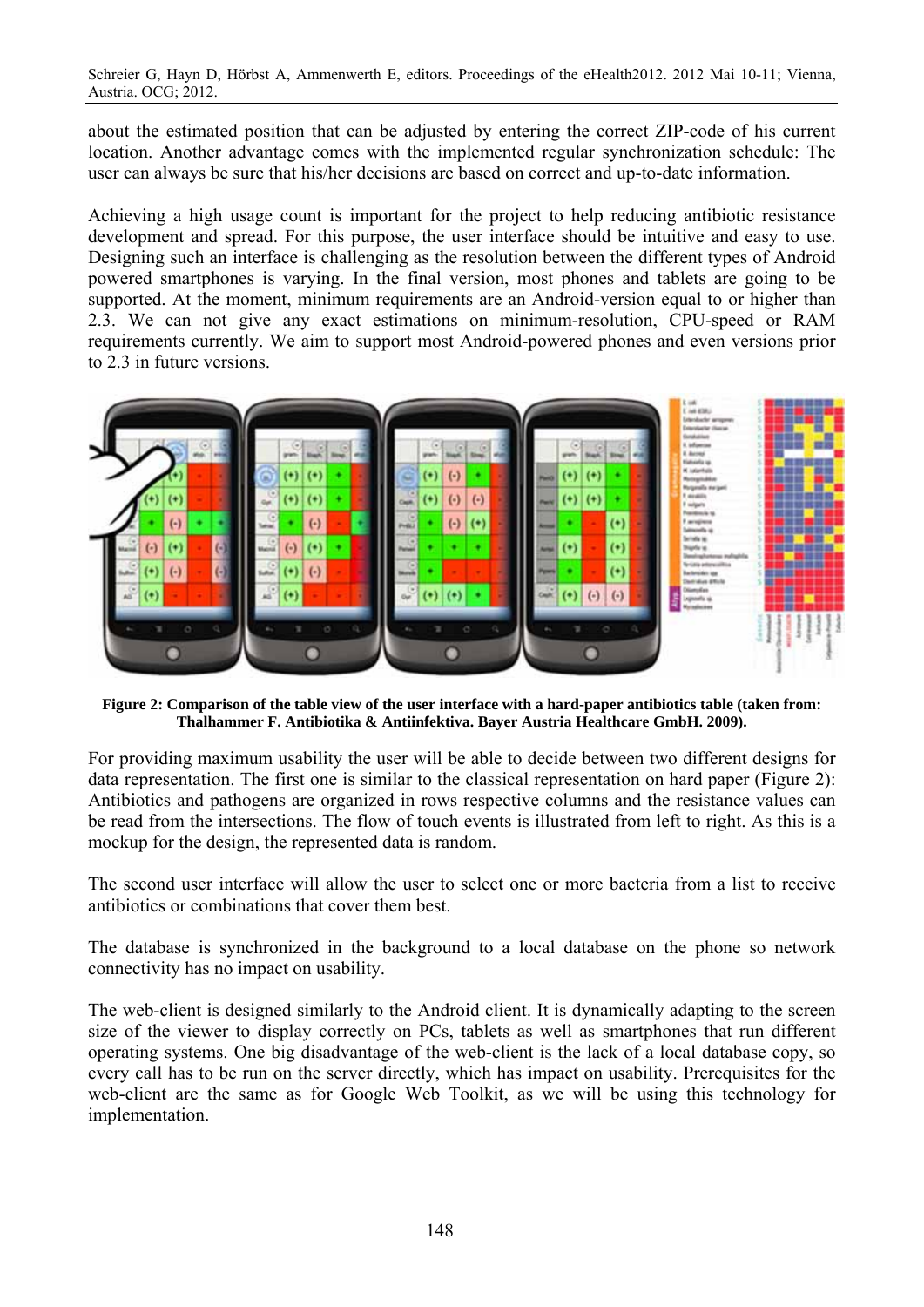### **3. Discussion**

As we are presenting an early prototype there are limited results to be discussed. Updates about the current status of the software can be found at http://www.q-re.org.

The idea of bringing data about antibiotic resistances to mobile clients is new – recent research in Google Play did not reveal projects similar to the presented. Our aim is to support physicians in their decisions, working together into one direction to diminish antibiotic resistance in the future. They have several advantages over the classical data representation on printed hard-paper cards like up-to-dateness of the data, geographic correctness, and fast and easy access to it directly on their mobile phones.

Similarities between our approach and existing antibiotic-resistance surveillance systems (like ARS [1], EARS-net [5]) can be found. These existing systems aim more towards professionals like infectiologists, microbiologists and hygienists than to practicing physicians. We work to broaden our community and attract these existing projects as members and combine forces in the future.

There are limitations to our approach. First of all the scope of the project depends on the size of and contributions by our community. The more data providers and subsequently the more data we can analyze, the more exact is the presented information. Another limitation – today – is the exclusive support for Android as smartphone operating system. After the roll-out for Android we are planning to broaden our support to other platforms like iOS, Blackberry, or Windows Phone.

In the future we are planning to extend the capabilities of the software and to add support for dosing recommendations.

We expect that the impact of our application helps to reduce antibiotic resistance development and spread in the future as well as the financial burden caused by such pathogens.

### **4. References**

[1] ARS - Antibiotika-Resistenz-Surveillance in Deutschland [Internet]. Available from: https://ars.rki.de/

[2] Barber M, Whitehead JEM. Bacteriophage Types in Penicillin-resistant Staphylococcal Infection. Br Med J. 1949 Sep 10;2(4627):565-9.

[3] Bush K, Courvalin P, Dantas G, Davies J, Eisenstein B, Huovinen P, et al. Tackling antibiotic resistance. Nat Rev Micro. 2011 Dec;9(12):894–6.

[4] Clifton CE. Large-Scale Production of Penicillin. Science. 1943 Jul 16;98(2533):69–70.

[5] EARS-net – European Antimicrobial Resistance Surveillance Network [Internet]. Available from: http://ecdc.europa.eu/en/activities/surveillance/EARS-Net/database/Pages/database.aspx

[6] Hesse BW, O'Connell M, Augustson EM, Chou W-YS, Shaikh AR, Rutten LJF. Realizing the promise of Web 2.0: engaging community intelligence. J Health Commun. 2011;16 Suppl 1:10–31.

[7] Heuer H, Schmitt H, Smalla K. Antibiotic resistance gene spread due to manure application on agricultural fields. Curr. Opin. Microbiol. 2011 Jun;14(3):236–43.

[8] Norrby R, Powell M, Aronsson B, Monnet DL, Lutsar I, Bocsan IS, et al. The bacterial challenge: time to react [Internet]. European Medicines Agency (EMA), European Center for Disease Prevention and Control (ECDC), editor. 2009